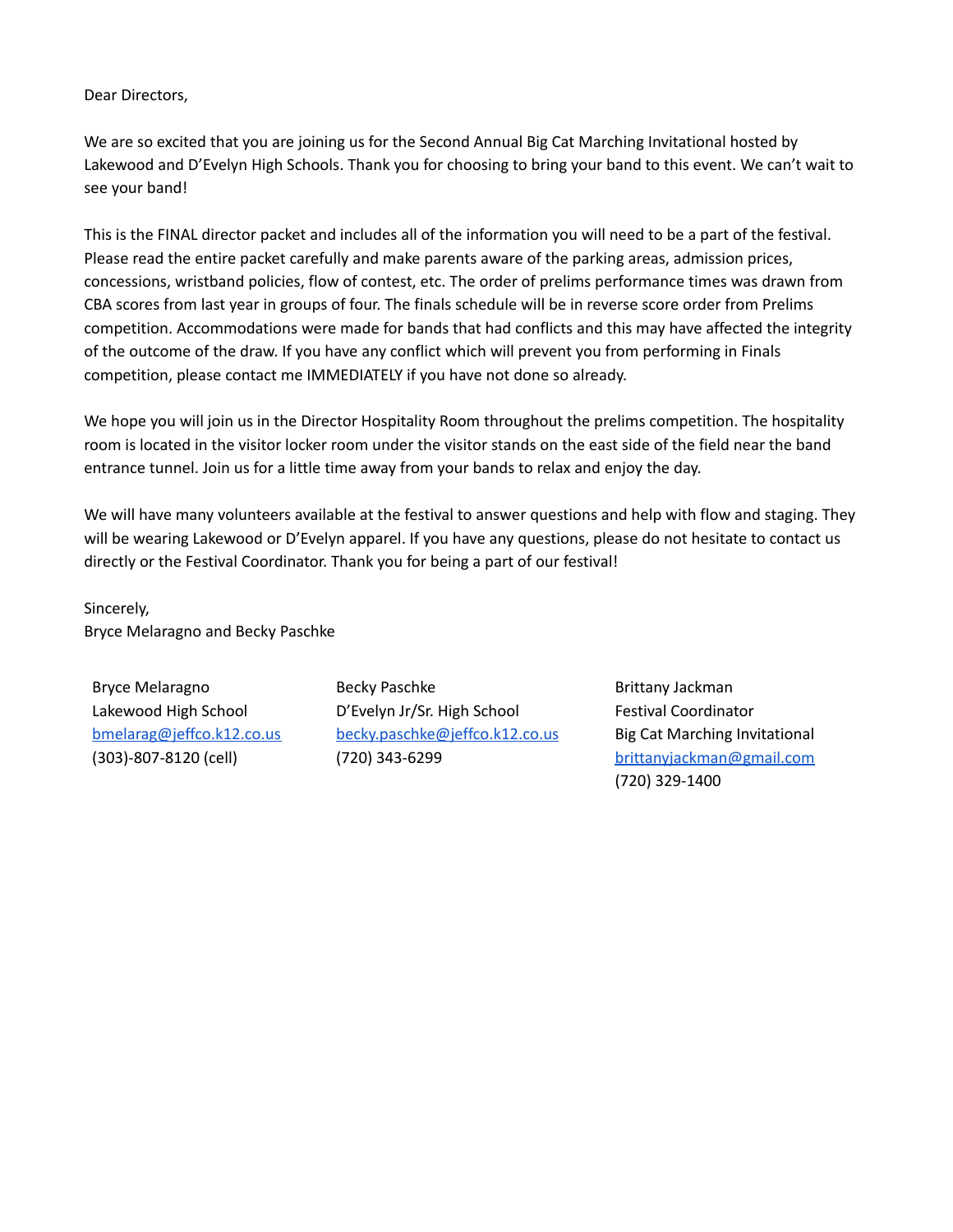# **2021 BIG CAT Marching Invitational**

Hosted by Lakewood HS and D'Evelyn HS

## **FINAL DIRECTOR'S PACKET**

#### **Stadium**

The BIG CAT Marching Invitational is held at the North Area Athletic Complex (NAAC) Stadium at 64th Ave and Highway 93. Please refer to the maps for bus/equipment parking, and food serving zones.

#### **Bus Parking and Check In**

All buses will enter through the EAST GATE and go through check in. Festival staff will direct the buses where to park after check in. Students and bus drivers will get hand-stamps on the bus.

#### **Staff Passes**

The festival will honor CBA passes. CHSAA Administrator passes will be accepted with school ID.

#### **Restrooms**

Port-o-Potties will be available near the bus/equipment truck parking and visual warm up zones. Students may use the bathroom located near the water station between visual and music warm up. Students may also use the restrooms located in the home stands. Please do not send your students to the bathrooms on the main concourse to change.

#### **Equipment Truck Parking**

All equipment trucks will enter through the EAST GATE of the NAAC facility. They will go through check-in and be directed to their parking zone by festival staff.

Please see the map for specific details on where your Equipment Trucks will park. **No Cars, Mini-Vans, or Passenger Vans will be allowed into the Equipment Truck Parking Area at any time.** Anyone transporting band equipment by private vehicle should notify the Festival Director ahead of time for special arrangements and should have included this in their numbers indicated on the Entry Form.

#### **Food Truck Parking and Set Up**

Each band will be allowed TWO vehicles into the food area. Food vehicles MUST enter through the spectator lot and continue to the food zones marked on the map. Festival volunteers will be available to monitor and help get each band a zone.

FOOD TRUCKS WILL NOT BE WITH YOUR BUSES. DUE TO SPACE CONSTRAINTS EACH BAND WILL ONLY BE ALLOWED TWO VEHICLE-LENGTHS OF SPACE IN THE FOOD LOT. For example, if you have a trailer, only 1 car and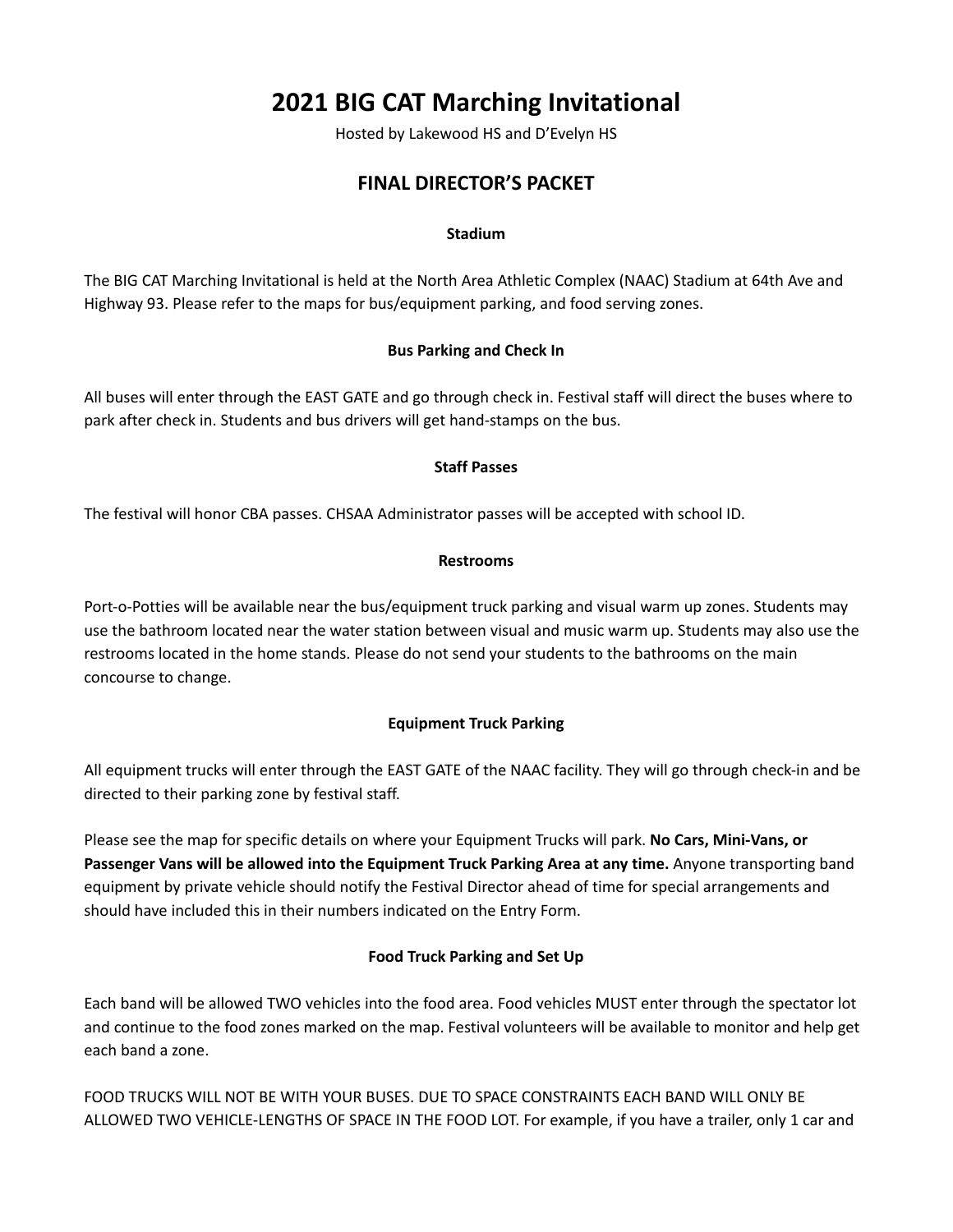the 1 trailer will be allowed; if you have an RV that is the length of 2 cars, only that vehicle will be allowed. If you have additional food vehicles they may drop off their supplies but must then exit the Food Lot and park in a spectator lot. If you have a food trailer or RV, its length should have been indicated on the Entry Form. To ensure room for everyone's food vehicles, please set up all canopies on the grassy areas as much as possible. This is a shared space, so please be courteous to other bands.

Food trucks MAY NOT arrive before 7:00 AM. If they arrive before then, they will be turned away and asked to return later. All grilling must be done on a paved surface. Do not grill on any grassy or dirt areas. Students may eat on the grassy areas but must pick up after themselves. You may NOT grill near your equipment truck. If you wish to grill or serve food, you MUST do this in the DESIGNATED FOOD AREA. Please have your grill/food trucks enter the DESIGNATED FOOD AREAS, NOT with the equipment trucks, and in most cases NOT with Buses.

#### **Prop Drop Off and Prop Storage**

Trucks are allowed into the prop assembly area to unload/load only. Prop trucks will enter through the spectator lot and take an immediate left into the drive behind the field.

Prop Drop off will be one hour before your scheduled performance, and you will have 15 minutes to unload and exit the area.

Prop Pick up is scheduled 30 minutes after the end of your performance with a 15-minute window to load and exit the area.

A schedule for loading/unloading is attached and will be included in the truck driver packet on arrival. Bands performing after 1:00 p.m. will be allowed to store props in the assembly area between Prelims and Finals. There will be a Prop-Drop schedule for Finals (pick-up is 30 minutes after your performance).

All props should be stored along the fence on 64th Ave. Props should be set up and built in the parking lot and not in the grass near the stadium.

#### **Wristband Policy/Prop and Pit Helpers**

Each band will be given 30 on-field wristbands for their prelims and finals performance per CBA Policy. Helpers without wristbands will not be allowed to enter the field. Helpers will not have access to the stands during a bands performance. Benches are provided on the track. Helpers will need to purchase a ticket to gain entrance to the stands for the duration of the festival.

Each band will receive a 1 chaperone wrist band for every 15 band members. These wristbands will give chaperones access to the spectator stands for the duration of the competition (both prelims and finals). There will not be separate prelims/finals chaperone wristbands.

#### **Band Staging and Flow**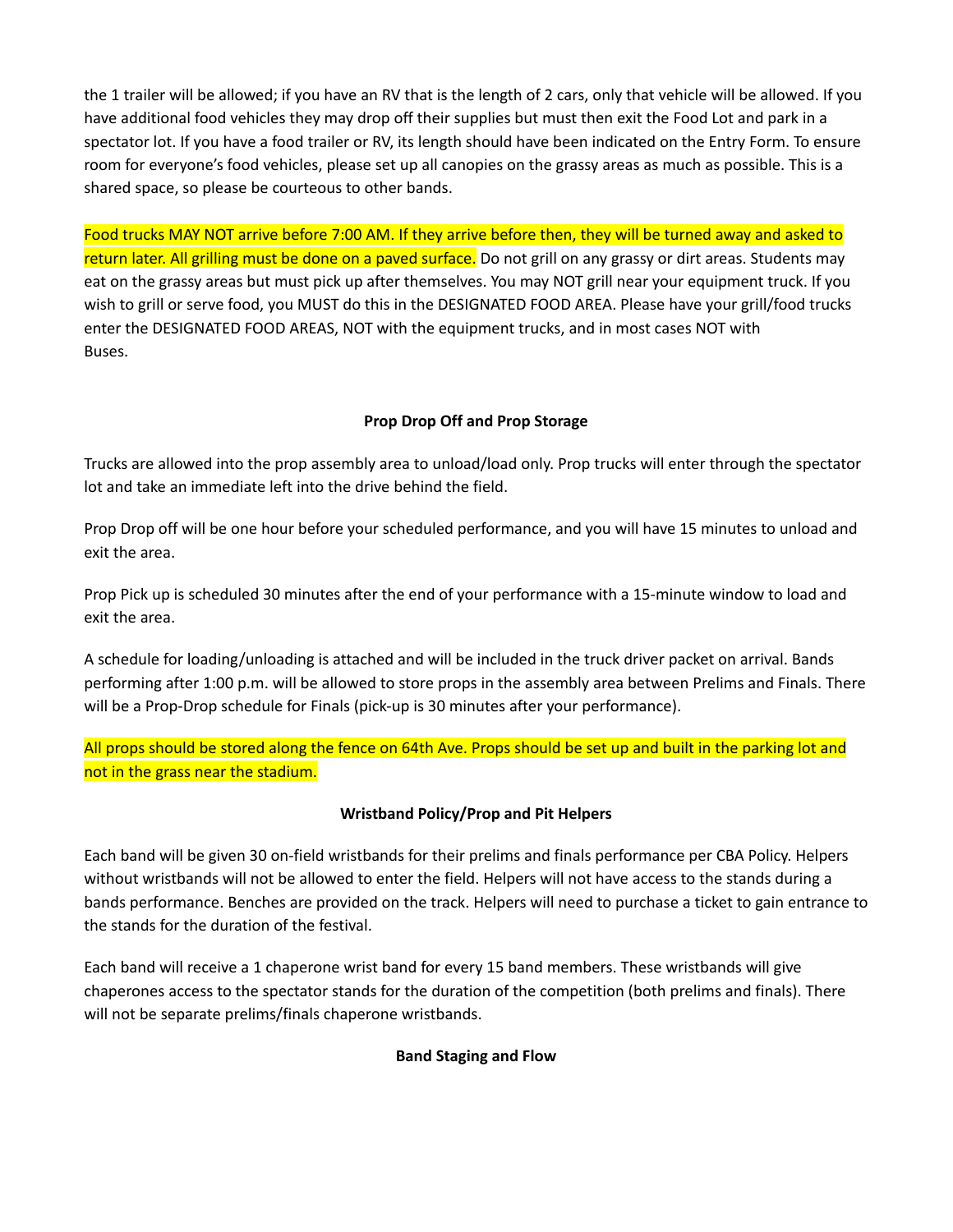Instrument playing is only allowed in the specified warm-up areas, during the time reserved for your band**.** When practicing, please face away from the stands and field during warm-up.

No taps when approaching the competition field.

Staging Schedule: A band staging and warm-ups schedule is included for both Prelims and Finals contests. It *includes scheduled times for the Body Warm-Up, Pit Unit Warm-Up, Music Warm-Up and On Deck positions. Volunteers will be present to advise you of your time remaining in each area.*

Allow yourself a full 5-7 minutes to get from the warm-up area to pre-stage (On Deck). This contest will run on time and CBA rules will be enforced.

Body Warm-Up: How you use your allotted 30 minutes in this area is your decision. This area is for physical *warm-up of the band members. DR. BEAT OR "GOCK BLOCK" IS NOT ALLOWED due to proximity of the performance area. Use hand claps only. Instrument practice or drumline cadence are not allowed. (The noise bleeds onto the performance field).*

Pit Unit Warm-Up: You will have 30 minutes in your assigned area. Instrumental playing is approved for these areas, since they are behind the soccer bleachers, and lower than the performance field. No Dr. Beat, or metronome with long ranger or amplification of any type is permitted. There is no power available at the warm up area. You have only 15 minutes breakdown time before the next ensemble is scheduled in warm-up. After *warm-up, the Pit will move to their Report and On Deck locations through the Pit Access Gate.*

**Drumline Warm-Up:** Drumline practice and warm-up can only occur in Drumline A and B areas, east of the Third Parking Tier. We strongly recommend that your Drum Line use these areas during the Pit Warm- Up times. The Drum Line areas must be shared with other lines, so cooperation and courtesy is the key. The Drum Line may join *the band in Music Warm-Up for the last 15 minutes of the Music Warm-Up time.*

Music Warm-Up: Two areas are reserved for music warm-up. The areas are marked A and B on your map. Band students will enter the complex through the Band Entrance Gate. The Drum Line may join the band for the 2nd *half of music warm-up.*

**Color Guard Warm up:** Color guard may warm up in the large grass area at the South end of the field. This is a QUIET ZONE. Only hand clapping for counting will be allowed in this area. Enter through the Band Entrance Gate. Please be considerate of any other guards in proximity.

#### **Post Performance**

Bands, Guards, and Pit Units will return to the Truck/Bus Parking Areas via the spectator (west) parking lot.

During Prelims, Props may be wheeled back to your band's parking location instead of reloading/unloading before Finals.

After your last performance, Props should return to the Prop Drop area immediately following the performance, where they can be picked up according to the Prop Drop-Off schedule.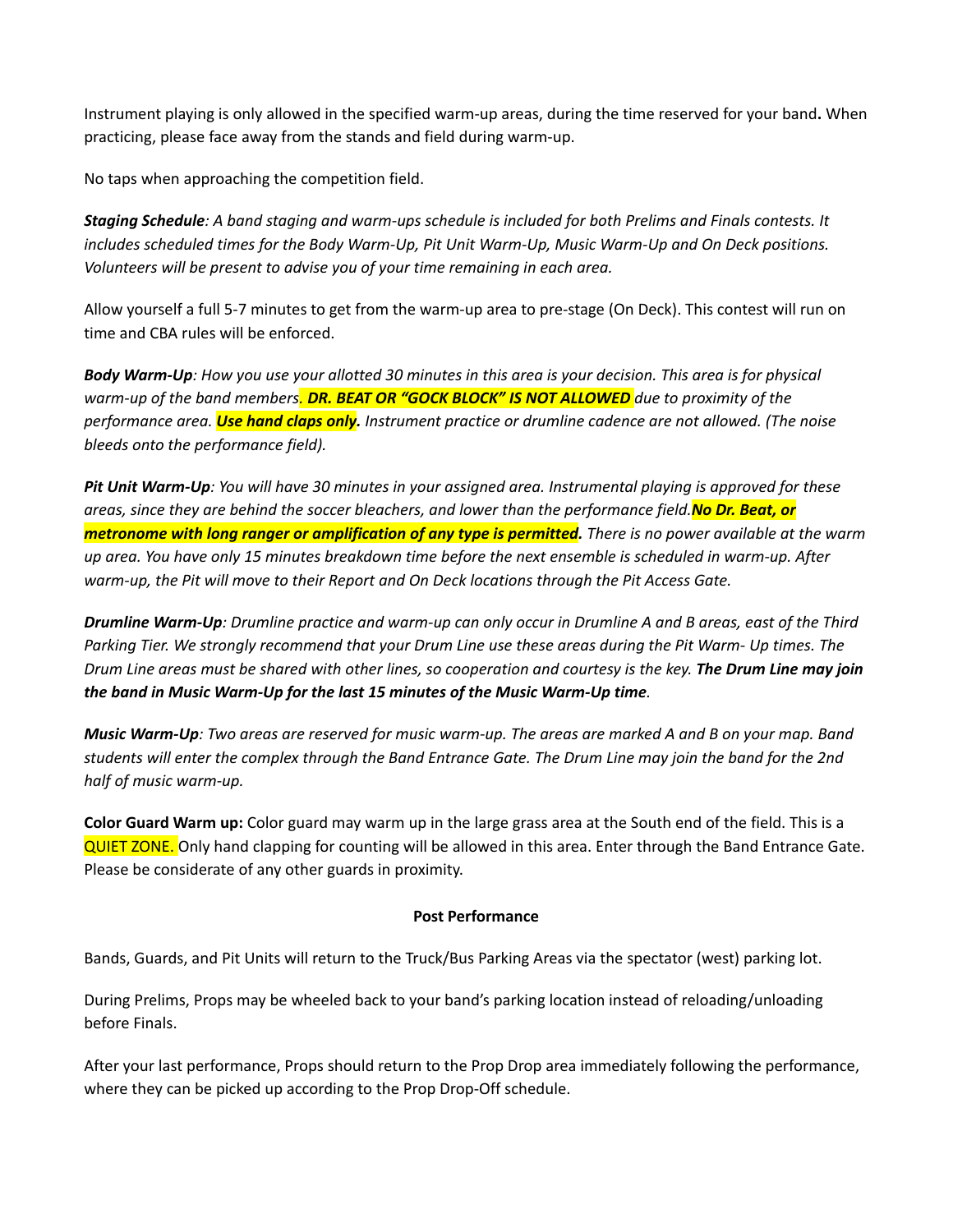We strongly recommend that equipment tires are in good condition and filled with air, as the parking lots are mostly gravel.

#### **Field Markings and Power**

The field will be marked with High School Football Field markings only. We will provide yard line markers in the FRONT of the field only. Power will be available at the 50 yard line near the edge of the track. No power cords will be provided. A backup generator will also be provided, and Festival personnel will activate it if necessary.

#### **Video**

You will receive an SD card of your prelim and final performances if applicable. The cost was included in your registration fees. No parents will be allowed into the press box or onto the field or track to video the performance. **IT IS YOUR RESPONSIBILITY TO INFORM YOUR PARENTS IF THEY CAN VIDEO YOUR SHOW AND/OR POST IT ON SOCIAL MEDIA OR NOT DUE TO COPYRIGHT ISSUES. WE ARE NOT RESPONSIBLE FOR THIS. PLEASE INFORM YOUR PARENTS IF THEY ARE NOT ALLOWED TO VIDEO RECORD YOUR SHOW.**

#### **Judges Tapes/Comments**

## Your judge's comments will be available on the Competition Suite approximately half an hour after your performance. Please check your account for your Judge commentary.

#### **Backfield Stands**

The Backfield stands will be open starting at Noon (12:00pm) for the afternoon of prelims competition to help provide additional space for band students. The backfield area is only for students or chaperones of students. General spectators of the show will need to enter and watch the performance from the Main stands on the west side of the field. Students with a stamp, directors/staff, and adults with a chaperone wristband only will be allowed to enter the backfield stands. Students should sit quietly in the backfield stands during performances so as to not be a distraction from the performances on the field. Please remind them to only get up or leave between groups. Bathrooms will also be open on the backfield side of the stadium for band students. There is no way to cross from the backfield to the front side from within the stadium. Students will need to exit the backfield stands and walk around the perimeter fence to be admitted into the main gates.

#### **Prelims Retreat**

Prelims retreat will be drum majors only.

Drum Majors should assemble at the pit entrance at the north end of the field at 4:00pm to prepare for retreat.

The top 12 bands regardless of class will be slotted for Finals in reverse score order. If you and your band needs special accommodations for finals placement due to homecoming or other issues, you need to contact Bryce Melaragno IMMEDIATELY. Due to the fast turnaround between Prelims Retreat and the first body warm up time for finals, the chief judge will notify, by cell phone, the first three bands that will be performing in finals as soon as the results are determined.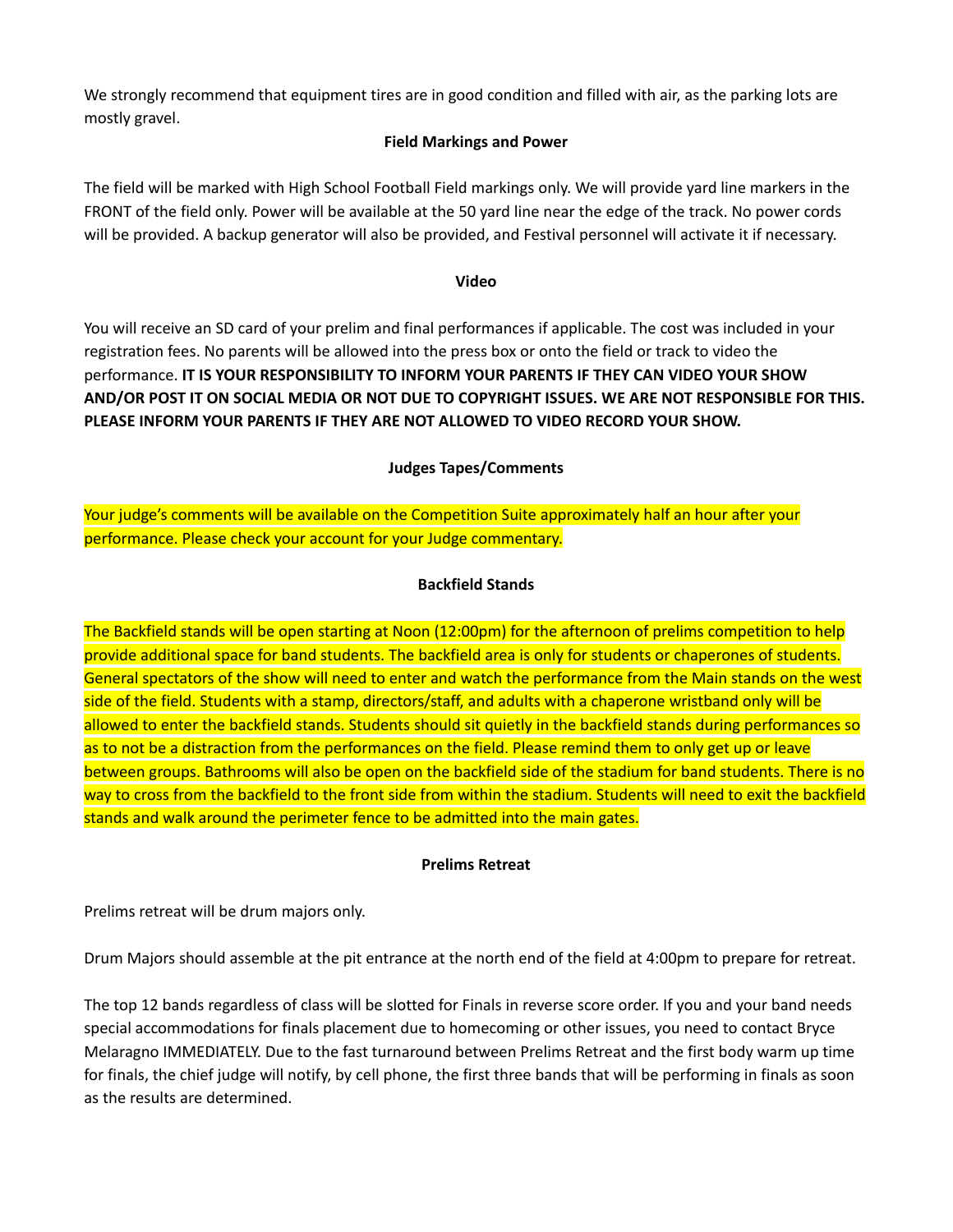All finalist directors are to report to the 50-yard line IMMEDIATELY following Prelims awards for a short meeting where you will receive a recap packet and finals schedule, and finals wristbands.

## **Finals Retreat**

Finalist Retreat will be drum majors only.

Drum Majors should assemble at the pit entrance at the north end of the field at 9:15pm to prepare for retreat.

## **Instrument Repair**

There will be an instrument repair station in the music warm up area, near the water table. If you have an instrument issue, please stop by to see if they can help. This year the instrument repair station is being provided by Brian Stevenson from Rocky Mountain Music Repair in Broomfield.

#### **Medical**

Directors will be responsible for all medical issues involving their own students or staff and will be responsible for following their school district policies. We will not have a medical station nor will we provide any medical items during the Festival. If there is a medical issue, please call 911 first and then alert the nearest volunteer that 911 has been called. Please also call Brittany Jackman (720-329-1400) Festival Coordinator, to alert her that 911 will be responding.

#### **Water**

Water will be provided for performing students as they enter the Music Warm Up area. Water is not available during the day of the festival. Please plan accordingly and bring enough water for the day.

#### **Trash**

You will be responsible for cleaning any area you use during the festival. Please make sure that any trash is thrown away in the dumpsters located at the east end of the bus or the east end of the food zone.. Please do not leave bags of trash anywhere on the festival grounds when you depart.

## **Security**

Each director will be responsible for the safety and security of their students, equipment, equipment trucks, buses or any other item associated with their program. The marching festival is not responsible for theft or damage. Keep all vehicles locked and monitored.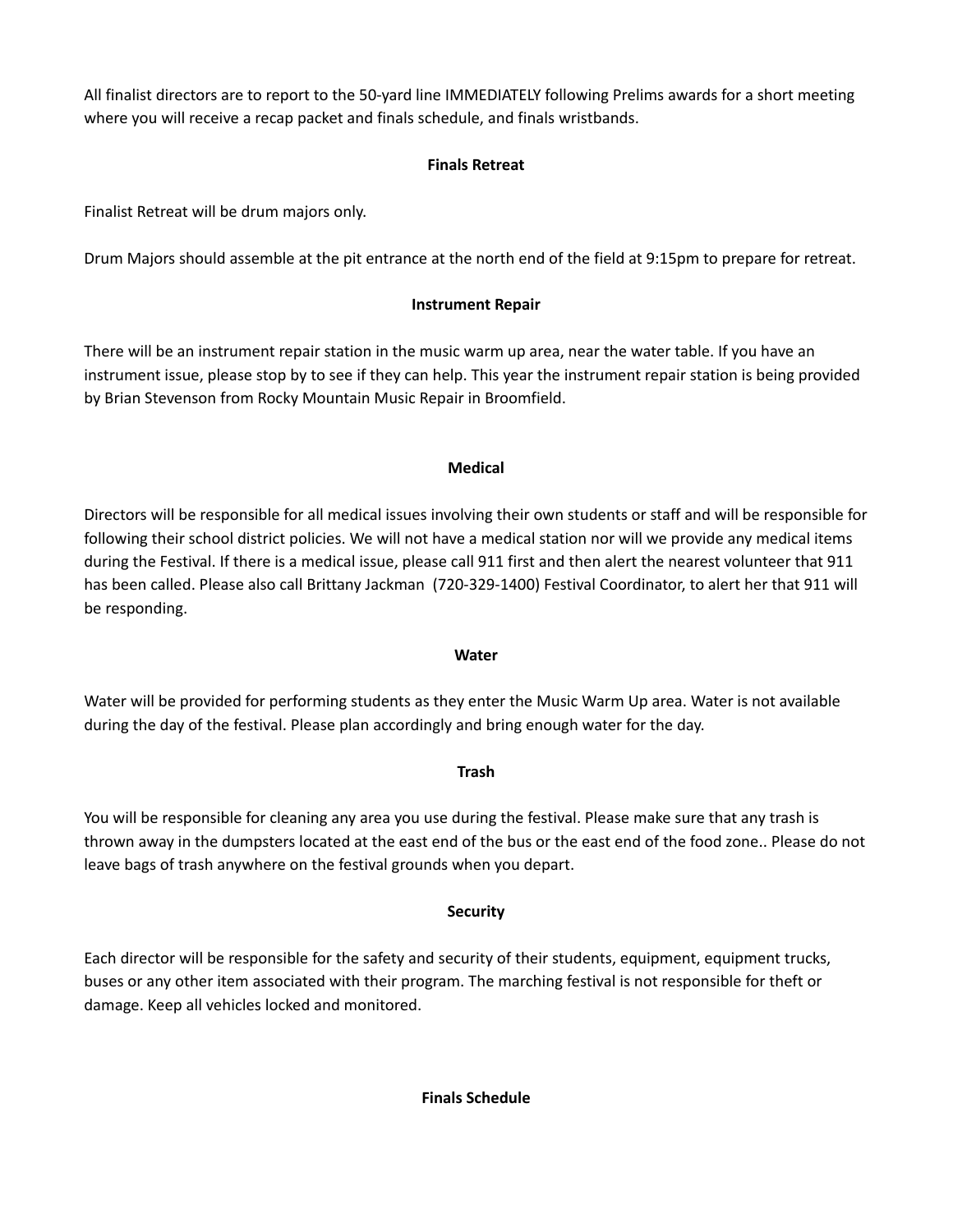The finals schedule is included in this packet. Finals will be seeded by reverse order based on scores from prelims. Bands needing to go early in finals (due to school related conflicts only) will forfeit their seeding and will be seeded on a first come first served basis. Notify Bryce Melaragno IMMEDIATELY if you think this may be a concern. The flow for finals will remain the same as prelims concerning warm up areas and the entrance and exit of the bands.

#### **Spectator Parking**

All spectators should enter through the west gate of the Stadium Grounds. Overflow parking will be available in the large grassy area near highway 93 if needed. Festival Volunteers will be close by to help if needed.

#### **Concessions & Items for Purchase**

The concessions stand will be open all day and is located on the west side of the stadium. ONLY CASH will be accepted in concessions. We will also have spirit wear, programs and patches available for purchase directly behind the press box. The apparel booth will be taking cash or credit cards. An ATM is available onsite for your convenience.

#### **Director Etiquette**

Please be respectful of other bands involved in the contest, and adhere to the schedule provided, including warm up areas and timing. Directors should not interact with judges or approach any judge during the event. Also, as this is a CBA sanctioned event, all participating Band Directors should be current and up-to-date CBA members. If any director has a problem, please come to the Press Box and ask for Bryce Melaragno, Becky Paschke, or Brittany Jackman. Please remember the parents are volunteers, and they are trying to do the best for your students as possible. If any situation arises which involves a volunteer, please ask for Bryce Melaragno, Becky Paschke, or Brittany Jackman, and we will resolve the situation. Thank you for your support!

#### **Director Hospitality Room**

The Director Hospitality room is located in the Vistor's Locker Room under the visitor stands on the east side of the stadium. Directors and their staff are welcome to take some time out of the sun, enjoy some cold beverages, and peace and quiet. Please use the sidewalk that leads to music warm-up to gain access to the hospitality room. We appreciate you choosing the Big Cat Marching Invitational for your students.